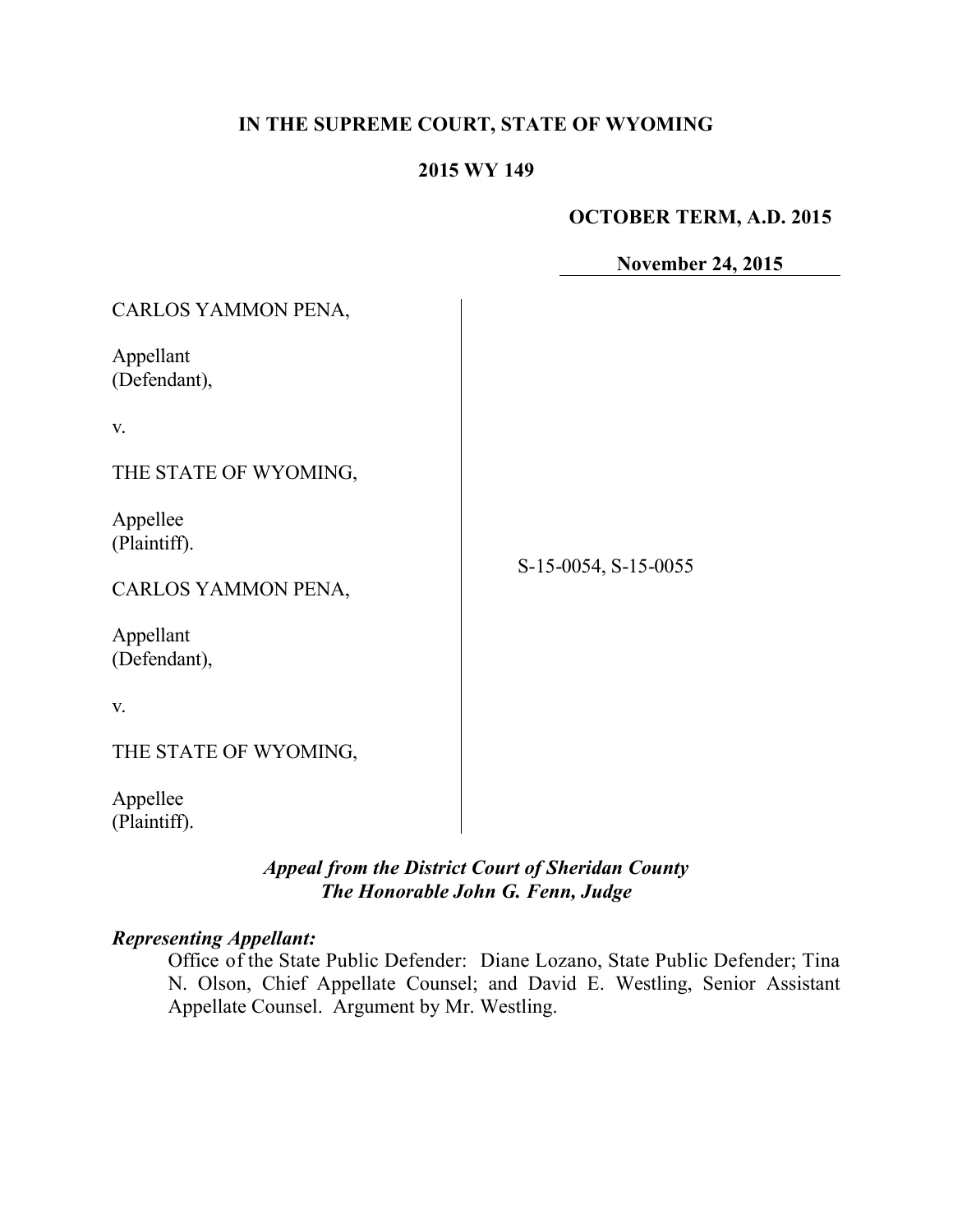## *Representing Appellee:*

Peter K. Michael, Wyoming Attorney General; David L. Delicath, Deputy Attorney General; Jenny L. Craig, Senior Assistant Attorney General; and Joshua C. Eames, Assistant Attorney General. Argument by Ms. Craig.

*Before BURKE, C.J., and HILL, DAVIS, FOX, and KAUTZ, JJ.*

**NOTICE: This opinion is subject to formal revision before publication in Pacific Reporter Third. Readers are requested to notify the Clerk of the Supreme Court, Supreme Court Building, Cheyenne, Wyoming 82002, of any typographical or other formal errors so that correction may be made before final publication in the permanent volume.**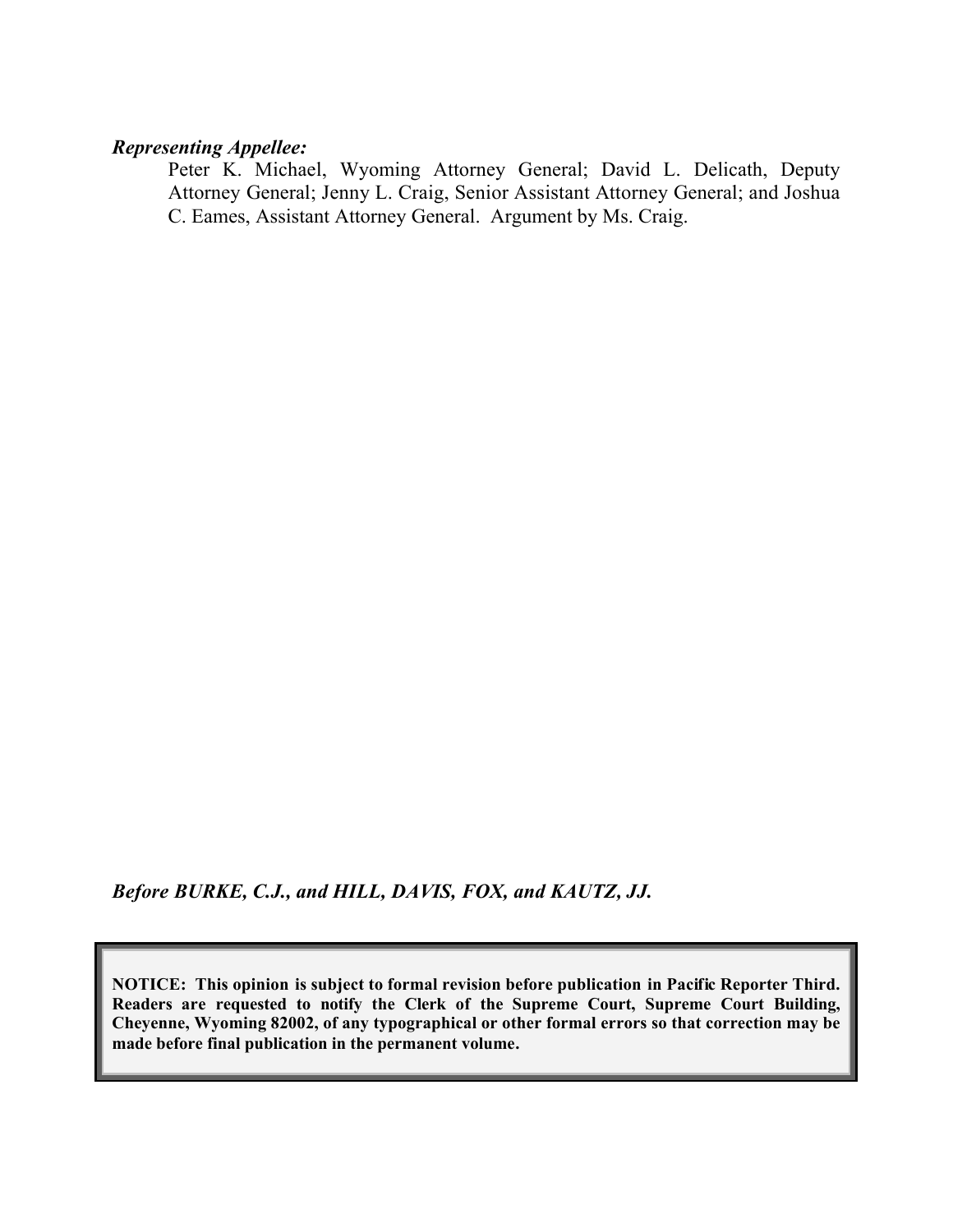### **HILL,** Justice.

[¶1] After a jury convicted Carlos Peña of larceny, the district court revoked his probation from a previous case. In this consolidated appeal**,** Mr. Peña argues that his probation from the previous case should not have been revoked while the instant case was still pending appeal.Regarding the instant larceny case, Mr. Peña argues that during trial, the district court should not have allowed a jury instruction that improperly shifted the burden of proof to Mr. Peña and asserts that there was insufficient evidence to convict him in that there was no evidence that he moved or carried away the stolen items.

[¶2] We will affirm both the probation revocation and the judgment and sentence on the larceny conviction.

#### **ISSUES**

[**[3]** S-15-0054 issue:

Was a probation revocation based solely on a conviction on a criminal case under appeal appropriate?

S-15-0055 issues:

1. The Court abused its discretion by allowing instruction No. 11, which improperly shifts the burden of proof to the defendant and obviates the need to prove a crucial element of the crime charged.

2. There was insufficient evidence to convict Mr. Peña of larceny in that there was no evidence that he actually moved or carried away the stolen goods.

#### **FACTS**

[¶4] In December of 2011, Carlos Y. Peña was sentenced to two and a half to three years in prison for larceny. Mr. Peña completed the Youthful Offender Treatment Program and in July of 2012, the district court suspended the remainder of his sentence and imposed three years of supervised probation.

[¶5] Fast forward to April 3, 2013, when Sheridan business owner Steven Bush discovered that his flatbed trailer and mini-excavator were missing. In early May, Bush and his brother-in-law discovered a Craigslist ad for a mini excavator. The men called the number in the ad and met the seller, Carlos Peña. Mr. Peña took the men to look at the excavator and immediately upon their arrival, Bush noticed his stolen flatbed trailer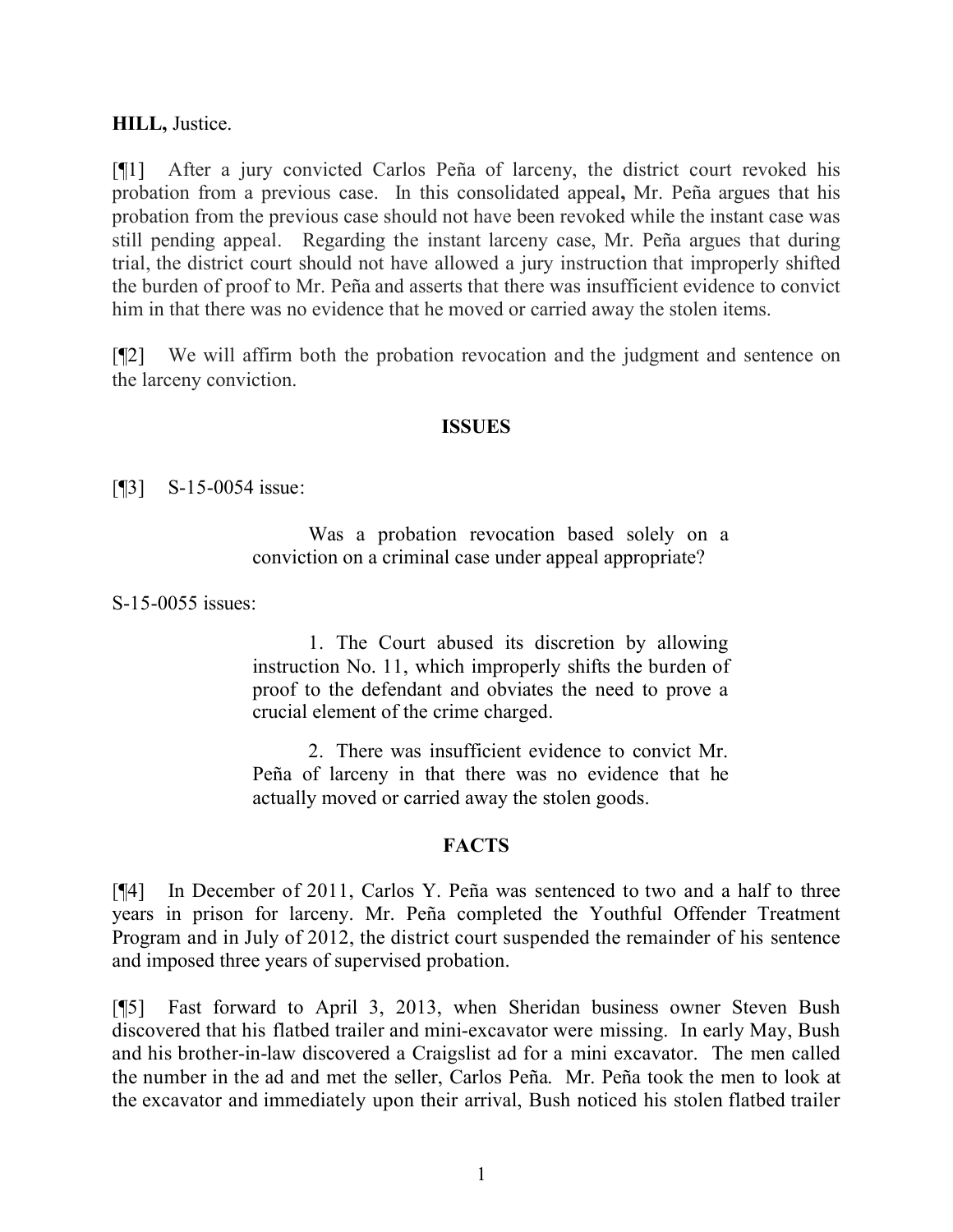and excavator. The excavator that Mr. Peña listed for sale on Craigslist was Bush's excavator. Bush immediately contacted the Sheridan County Sheriff's Office.

[¶6] After the tip from Bush, deputies from the sheriff's office paid Mr. Peña a visit. He told the deputies that the excavator belonged to his mother and father-in-law and that he had authority to sell it. The license plate and VIN number from the excavator showed that it was stolen and belonged to Bush's company, Westin Mechanical. After further investigation, the State charged Mr. Peña with one count of larceny. The case went to trial and the jury convicted Mr. Peña.

[¶7] On September 26, 2014, the State moved to revoke Mr. Peña's probation from his 2011 case based on his new conviction. The district court found that he violated his probation. His probation was then revoked and the remainder of his sentence was reimposed. Mr. Peña was granted 304 days for time served.

[¶8] Both cases were properly appealed to this Court.

# **DISCUSSION**

## *Jury Instruction No. 11/Burden Shifting*

[¶9] Mr. Peña first contends that the district court abused its discretion when it provided the jury with an instruction that stated the possession of recently stolen property, when supported by slight corroborative evidence, may support the inference that the possessor participated in the theft. Mr. Peña claims that this type of instruction is only appropriate in possession of stolen property cases, not cases alleging theft. We disagree.

[¶10] With regard to this Court's review of jury instructions, we have stated:

When we review claims of error involving jury instructions, the district court is afforded significant deference. *Luedtke v. State*, 2005 WY 98, ¶ 28, 117 P.3d 1227, 1232 (Wyo. 2005). A district court is "given wide latitude in instructing the jury and, as long as the instructions correctly state the law and the entire charge covers the relevant issue, reversible error will not be found." *Id.* (citations omitted); *see also Hawes v. State*, 2014 WY 127, ¶ 15, 335 P.3d 1073, 1078 (Wyo. 2014). Its ruling on an instruction must be prejudicial to constitute reversible error. *Heywood v. State*, 2007 WY 149, 26, 170 P.3d 1227, 1234 (Wyo. 2007) (citation omitted), abrogated on other grounds by *Granzer v.*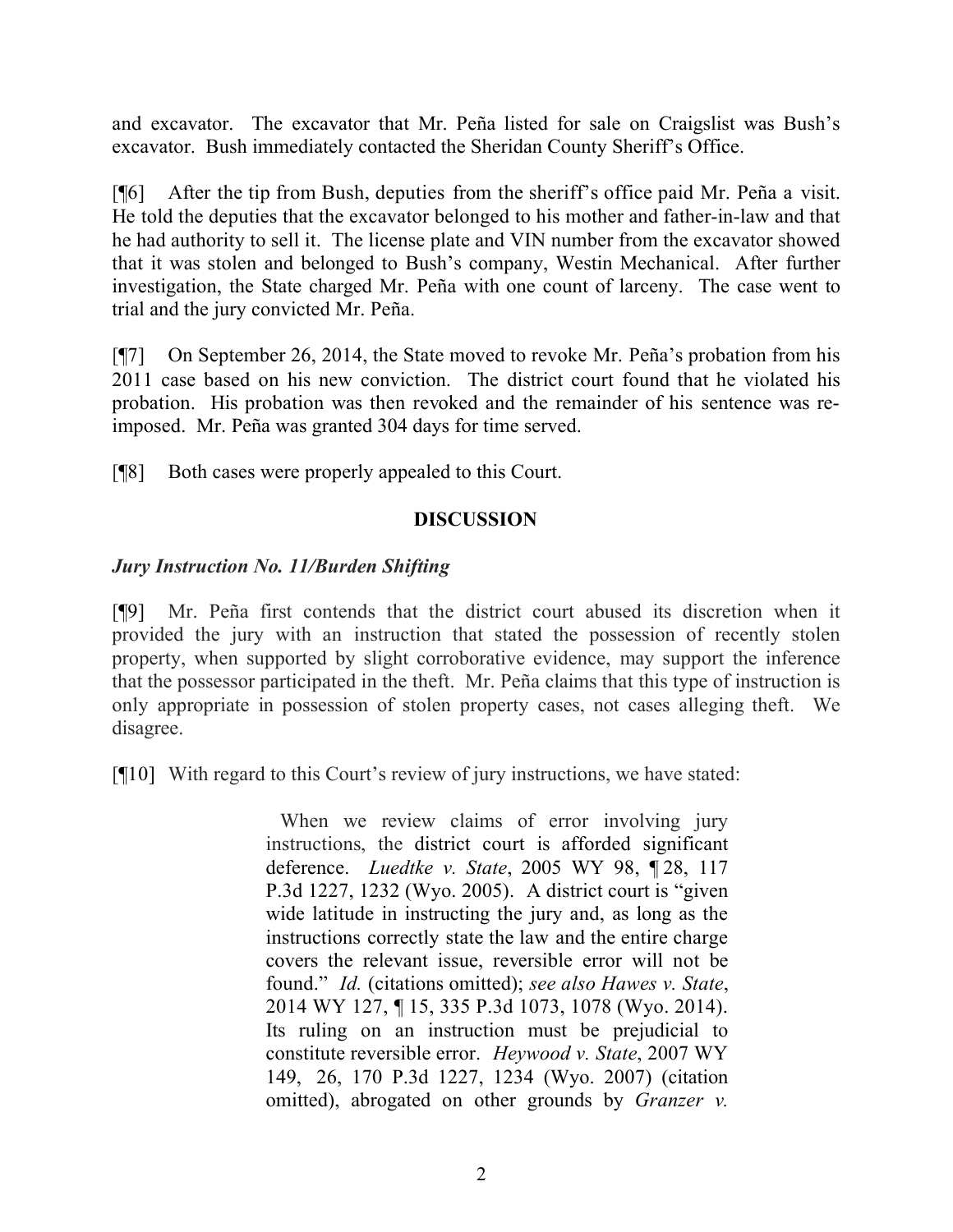*State*, 2008 WY 118, 193 P.3d 266 (Wyo. 2008). Because the purpose of jury instructions is to provide guidance on the applicable law, prejudice will result when the instructions confuse or mislead the jury. *Id. Brown v. State*, 2015 WY 4, ¶ 40, 340 P.3d 1020, 1031 (Wyo. 2015).

*Stocki v. Nunn,* 2015 WY 75, ¶ 21, 351 P.3d 911, 917-918 (Wyo. 2015).

[¶11] The offered, and accepted, instruction in this case read as follows (emphasis added):

> *Possession of recently stolen property is not of itself* sufficient to permit a finding that the Defendant is guilty of the crime here charged. However, possession of recently stolen property, if not satisfactorily explained is ordinarily a circumstance from which the jury may reasonably draw the inference and find, in the light of surrounding circumstances shown by the evidence in the case, that the person in possession knew the property had been stolen, and is also a circumstance from which the jury may reasonably draw the inference that the person in possession not only knew it was stolen property, but also participated in some way in the theft of the property.

> However, you are never required to make this inference. It is the exclusive province of the jury to determine whether the facts and circumstances shown by the evidence in this case warrant any inference which the law permits the jury to draw from the possession of stolen property.

> Although possession is a strong circumstance tending to show guilt, there must be corroborative evidence tending to prove the Defendant's guilt of each charge. However, this corroborative evidence need only be slight and may include: whether the Defendant had the opportunity to commit the crime charged, his conduct, his false or contradictory statements, if any, or other statements he may have made with respect to the property and any other evidence which tends to connect him with the crime.

> > If you find beyond a reasonable doubt from the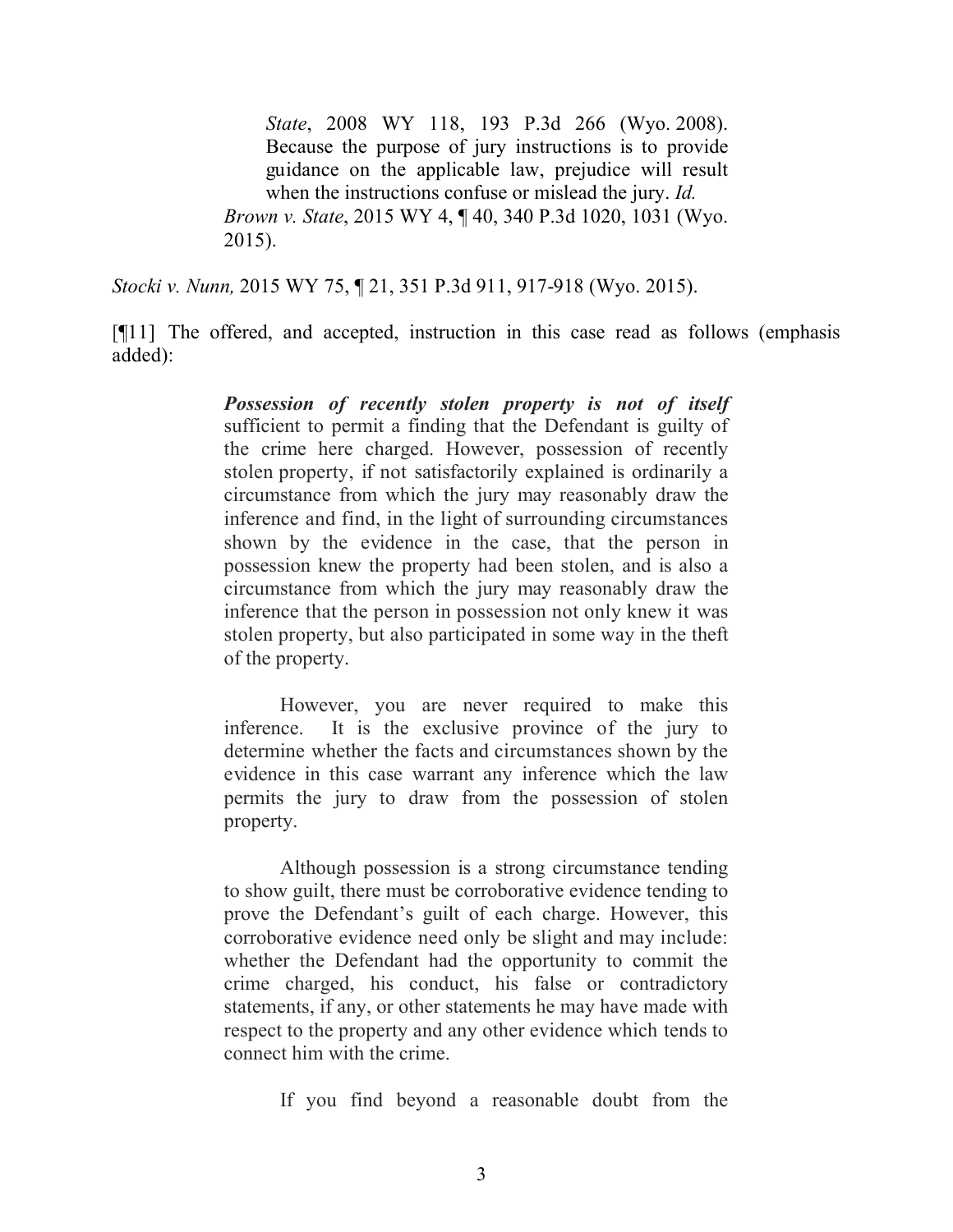evidence that the property was stolen and that, while recently stolen, the property was in the possession of the Defendant, you may, from those facts, draw the inference that the property was possessed by the Defendant with knowledge that it was stolen, but also that the Defendant participated in some way in the theft, unless such possession by the Defendant is explained to the satisfaction of the jury by other facts and circumstances in evidence of the case.

In considering whether possession of recently stolen property has been satisfactorily explained, you are reminded that in the exercise of constitutional rights the accused need not take the witness stand and testify.

Possession may be satisfactorily explained through other circumstances, other evidence, independent of any testimony of the accused.

[¶12] It is this Court's long-standing precedent that "possession [of recently stolen property] in conjunction with other incriminating circumstances such as misstatement and concealment will support … a conviction." *Mendicoa v. State,* 771 P.2d 1240, 1244 (Wyo. 1989). Also, we said in *McGarvey v. State*, 2002 WY 149, ¶ 14, 55 P.3d 703, 706 (Wyo. 2002):

> [T]he possession of stolen goods *alone* is not sufficient evidence to convict for burglary. [*King v. State*, 718 P.2d 452, 453 (Wyo. 1986)] (*quoting Newell v. State*, 548 P.2d 8, 13 (Wyo. 1976)). However, we have also concluded with regard to burglary that, "'the most significant and material evidence of defendant's guilt is his possession of the stolen property. Possession is a strong circumstance tending to show guilt and only slight corroborative evidence of other inculpatory circumstances is required'" to convict. *Sutherland v. State*, 944 P.2d 1157, 1161 (Wyo. 1997) (*quoting Newell*, 548 P.2d at 13).

*McGarvey*, ¶ 14, 55 P.3d 703 at 706 (emphasis added).

[¶13] We reiterated this concept in *Budder v. State*, 2010 WY 123, 238 P.3d 575 (Wyo. 2010), where the instruction given there was identical to the instruction given here. This Court held that the instruction was proper in burglary cases. *Id.*, ¶ 9, 238 P.3d 578 (citing *Van Vorst v. State,* 1 p.3d 1223, 1230-31 (Wyo. 2000) (approving of identical instruction in possession of stolen property case)). While Mr. Peña would like this Court to make a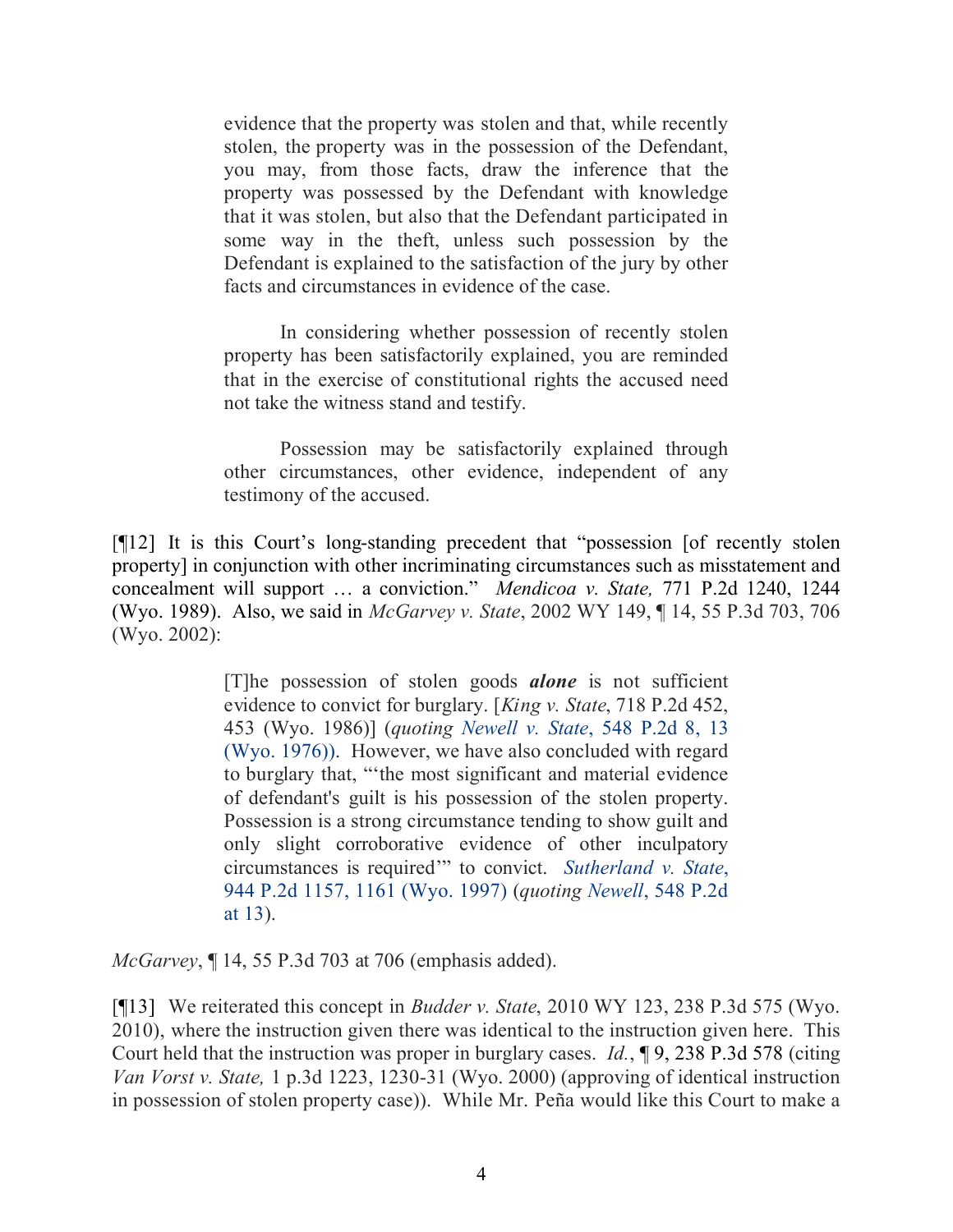distinction that the instruction at issue is appropriate in burglary cases but not larceny cases, we decline to do so. Our declination is based upon years of precedent that can be summarized as follows: A defendant's possession of recently stolen property is "strong" evidence that he or she stole it. This is true in both burglary and larceny cases.

[¶14] Not only was Mr. Peña in possession of the stolen property, a truck with the same unique tire tracks that were found at the scene was found near the stolen property. Also, Mr. Peña posted a Craigslist ad about the stolen property and he gave contradictory stories about where the property was obtained. Taking all of this into consideration, the jury instruction was supported by the evidence.

# *Insufficient Evidence*

[¶15] Mr. Peña argues next on appeal that the State did not meet its burden in establishing the "taking and carrying away" element of larceny. We disagree.

[¶16] When reviewing an appellant's claims regarding sufficiency of the evidence**,** this Court examines the evidence in the light most favorable to the State. *Faubion v. State*, 2010 WY 79, ¶ 12, 233 P.3d 926, 929 (Wyo. 2010). We accept all evidence favorable to the State as true and give the State's evidence every favorable inference which can reasonably and fairly be drawn from it. We also disregard any evidence favorable to the appellant that conflicts with the State's evidence. *Id.*

[¶17] At the time of Mr. Peña's conviction, the Wyoming larceny statute read as follows:

> (a) A person who steals, takes and carries, leads or drives away property of another with intent to deprive the owner or lawful possessor is guilty of larceny.

Wyo. Stat. Ann. § 6-3-402(a) (LexisNexis 2011). Recently, "[t]he law of theft and larceny has been recodified and its language has been simplified, but proof of the specific crime charged must still be made and tested against the beyond-a-reasonable-doubt standard." *Powell v. State*, 2012 WY 106, ¶ 6, 282 P.3d 163, 164-65 (Wyo. 2012) (citation omitted). "Taking" and "carrying" ("caption" and "asportation" at common law) must both be proven under our larceny statute. *Jones v. State*, 2011 WY 114, ¶ 15, 256 P.3d 527, 533 (Wyo. 2011).

[¶18] Here, we conclude that both "taking" and "carrying" were adequately shown by the evidence at trial. First, when Mr. Bush noticed that his equipment was missing, he noticed "unique" tire tracks near where the equipment had been. A GMC pickup truck with a "distinct" tire tread was noticed near the stolen equipment on the Bear Claw Ranch. At trial, the State presented evidence of the tracks at Westin Mechanical and the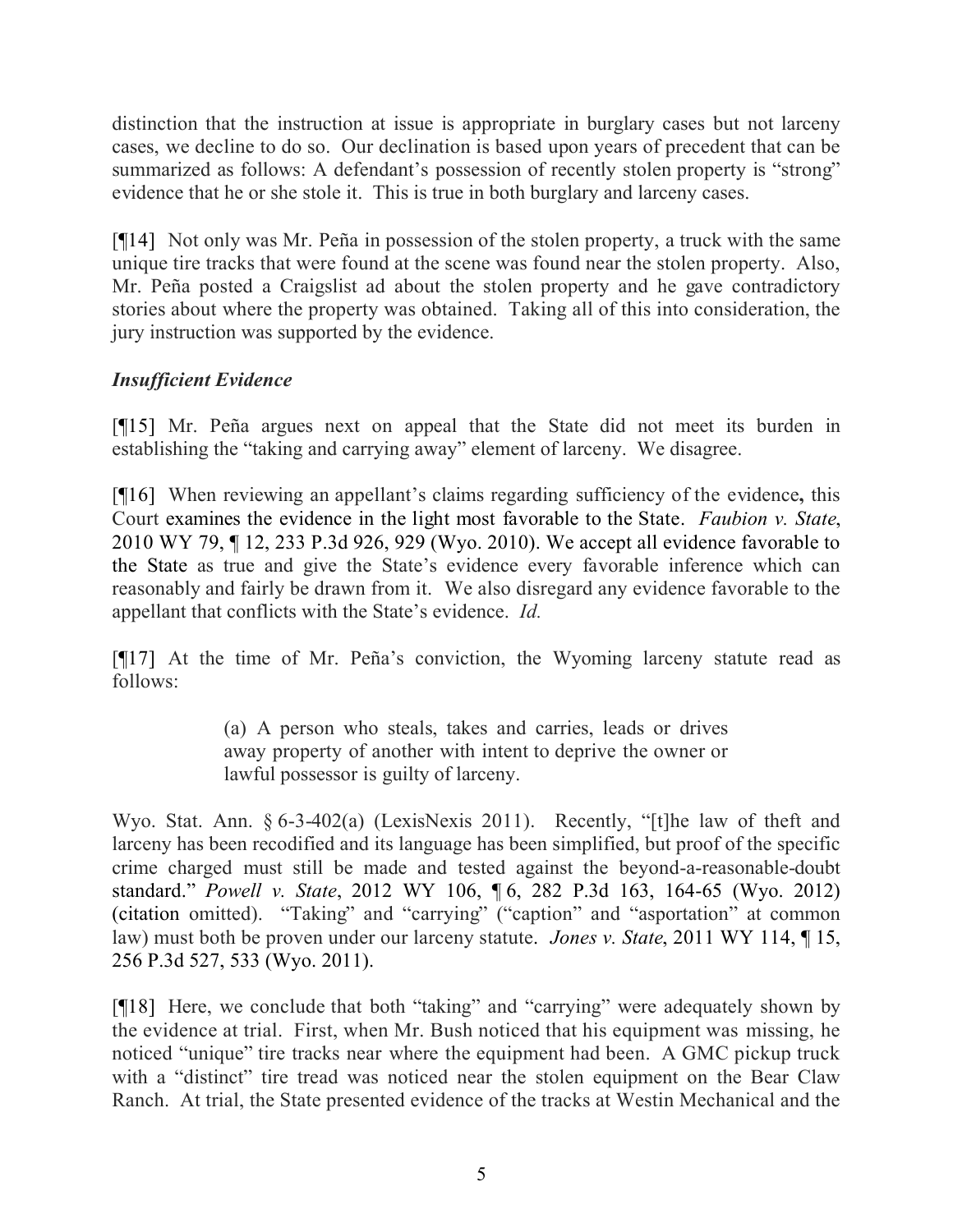GMC pickup truck from the Bear Claw Ranch. Taken together, this evidence gives rise to a reasonable inference that the GMC pickup truck was used to take and carry away the stolen equipment.

[¶19] The distinct tire tracks were not the only evidence shown at trial to help prove the "taking" and "carrying away" elements of larceny. Mr. Peña also used fake pictures to sell the excavator on Craigslist. The pictures posted on Craigslist were not representative of the excavator he was actually attempting to sell, leading to a reasonable inference that he did not want his theft discovered. Also, Mr. Peña told inconsistent stories about how he came to possess the stolen property, ranging from the equipment had belonged to his family to Mr. Peña buying the excavator from an auction in Casper, to Mr. Peña buying the equipment from someone in Gillette.

[¶20] When viewed in the light most favorable to the State, the evidence presented was sufficient to permit a jury to reasonably conclude that Mr. Peña stole the property at issue in this case.

# *Probation Revocation*

[¶21] Finally, Mr. Peña queries whether the district court properly revoked his probation from his prior case based upon his conviction in the instant case, even though his conviction is pending on appeal. This is an issue of first impression for this Court.

[¶22] Neither party seems to dispute that Mr. Peña violated his probation by getting convicted of another crime during his probation's pendency. However, Mr. Peña points us to case law that, in his mind, says a finding of revocation based upon a conviction under appeal is improper. The citation he provides is an anomaly however, because even Mr. Peña admits that the general rule is "that a revocation of probation for a subsequent criminal conviction is proper, notwithstanding that the conviction is subject to appeal." Wade R. Habeeb, Annotation, *Propriety of Revocation of Probation for Subsequent Criminal Conviction Which is Subject to Appeal*, 76 A.L.R. 3d 588 (1977).

[¶23] A New Hampshire case is helpful:

"[T]he great weight of authority in this country permits the revocation of probation based solely upon the probationer's subsequent criminal conviction, even though that conviction is pending on appeal." *Hutchinson v. State*, 292 Md. 367, 438 A.2d 1335, 1336 (Md. 1982) (citing cases); *see United States v. Gentile*, 610 F.2d 541, 542 (8th Cir. 1979) ("Federal courts have consistently ruled that a criminal conviction provides sufficient grounds for revocation of probation even though an appeal from the conviction is still pending."); *see also* 6 W.